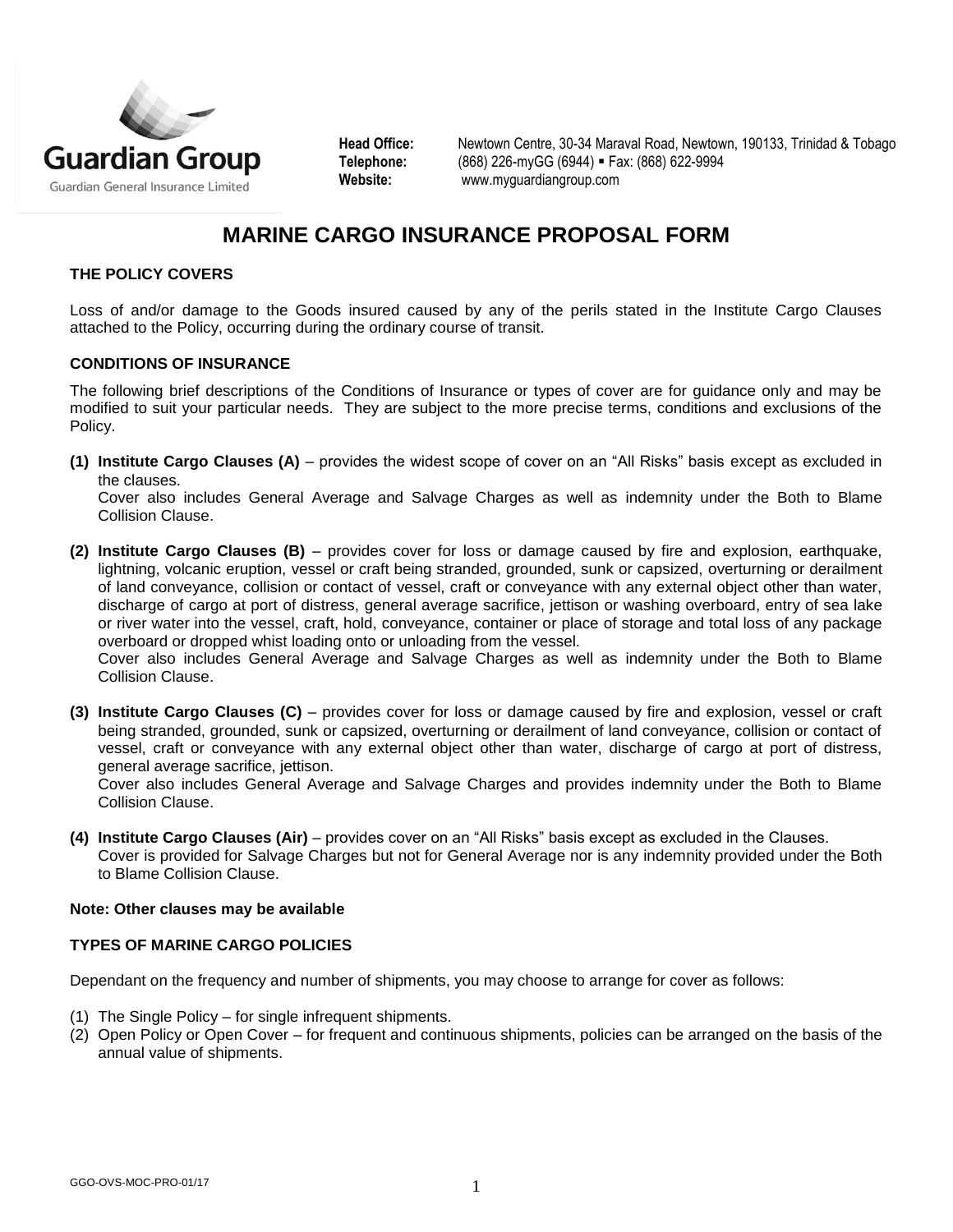### **EACH OF THESE QUESTIONS MUST BE ANSWERED COMPLETELY**

| <b>PLEASE</b>                         |                                                                                              | Names of Proposer (s)/Company Letter and the control of the control of the control of the control of the control of the control of the control of the control of the control of the control of the control of the control of t |                       |      |                                                                    |                                  |                                      |  |
|---------------------------------------|----------------------------------------------------------------------------------------------|--------------------------------------------------------------------------------------------------------------------------------------------------------------------------------------------------------------------------------|-----------------------|------|--------------------------------------------------------------------|----------------------------------|--------------------------------------|--|
| <b>USE</b><br><b>BLOCK</b><br>LETTERS |                                                                                              |                                                                                                                                                                                                                                |                       |      | Marital Status (individual)<br><u>Carrical Status (individual)</u> |                                  |                                      |  |
|                                       |                                                                                              |                                                                                                                                                                                                                                |                       |      |                                                                    |                                  |                                      |  |
|                                       |                                                                                              |                                                                                                                                                                                                                                |                       |      |                                                                    |                                  |                                      |  |
|                                       |                                                                                              |                                                                                                                                                                                                                                |                       |      |                                                                    |                                  |                                      |  |
|                                       |                                                                                              |                                                                                                                                                                                                                                |                       |      |                                                                    |                                  |                                      |  |
|                                       |                                                                                              | Telephone Nos. Home __________________                                                                                                                                                                                         |                       |      |                                                                    | Cell _________________           |                                      |  |
| 1.                                    |                                                                                              | Do you have any policies in force with us?<br>If 'YES', please give details                                                                                                                                                    |                       |      |                                                                    | YES O                            | NO □                                 |  |
|                                       |                                                                                              |                                                                                                                                                                                                                                |                       |      |                                                                    |                                  |                                      |  |
|                                       |                                                                                              |                                                                                                                                                                                                                                |                       |      |                                                                    |                                  |                                      |  |
| 2.                                    |                                                                                              | How long have you been established in the Business                                                                                                                                                                             |                       |      |                                                                    |                                  |                                      |  |
|                                       |                                                                                              |                                                                                                                                                                                                                                |                       |      |                                                                    |                                  |                                      |  |
|                                       |                                                                                              |                                                                                                                                                                                                                                |                       |      |                                                                    |                                  |                                      |  |
| 3.                                    | Have you or anyone with a financial interest in the goods to be insured ever had an insurer: |                                                                                                                                                                                                                                |                       |      |                                                                    |                                  |                                      |  |
|                                       |                                                                                              | (a) decline your proposal?<br>(b) increase your premium?                                                                                                                                                                       |                       |      |                                                                    | YES □<br>YES □                   | NO <sub>II</sub><br>NO <sub>II</sub> |  |
|                                       |                                                                                              | (c) increase your excess?                                                                                                                                                                                                      |                       |      |                                                                    | YES O                            | NO □                                 |  |
|                                       |                                                                                              | (d) refuse to renew your policy?<br>(e) cancel your policy?                                                                                                                                                                    |                       |      |                                                                    | YES <b>D</b><br>YES <sub>D</sub> | NO □<br>NO □                         |  |
|                                       |                                                                                              |                                                                                                                                                                                                                                |                       |      |                                                                    |                                  |                                      |  |
|                                       |                                                                                              | If 'YES' to any of these, please state the reasons together with the name(s) of insurer(s)                                                                                                                                     |                       |      |                                                                    |                                  |                                      |  |
|                                       |                                                                                              |                                                                                                                                                                                                                                |                       |      |                                                                    |                                  |                                      |  |
|                                       |                                                                                              |                                                                                                                                                                                                                                |                       |      |                                                                    |                                  |                                      |  |
| 4.                                    |                                                                                              | Commencement Date of Insurance                                                                                                                                                                                                 |                       | From | mm/dd/yy                                                           |                                  |                                      |  |
| 5.                                    |                                                                                              | Method(s) of Packing:                                                                                                                                                                                                          |                       |      |                                                                    |                                  |                                      |  |
|                                       | (e) Barrels                                                                                  | (a) Full container<br>(b) Part container<br>(c) Break-bulk<br>(d) Wooden Boxes/Cardboard Cartons                                                                                                                               | □<br>□<br>П<br>□<br>□ |      |                                                                    |                                  |                                      |  |
|                                       | (f)                                                                                          | Other                                                                                                                                                                                                                          | □                     |      |                                                                    |                                  |                                      |  |
|                                       |                                                                                              | If "Other", please state details                                                                                                                                                                                               |                       |      |                                                                    |                                  |                                      |  |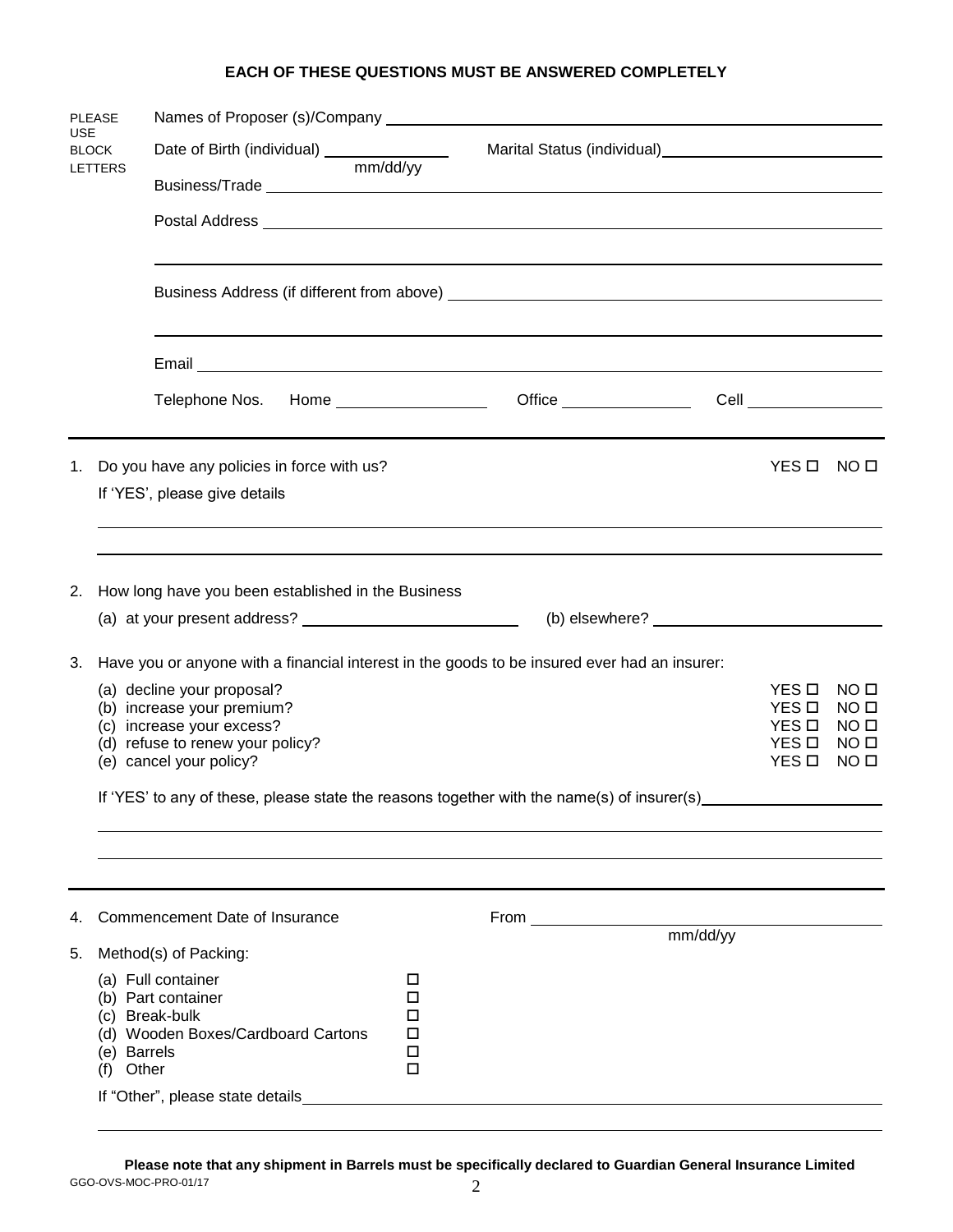| 6. Method(s) of conveyance:                                 |       | AIR OISEA O |
|-------------------------------------------------------------|-------|-------------|
| 7. Will goods be carried on deck, other than containerized? | YFS O | NO O        |
| If 'YES', please give details                               |       |             |

<sup>8.</sup> Voyage details

| <b>COUNTRIES OF ORIGIN</b> | <b>COUNTRIES OF DESTINATION</b> |
|----------------------------|---------------------------------|
|                            |                                 |
|                            |                                 |
|                            |                                 |
|                            |                                 |

Transhipment Ports (if applicable)

9. Interest: (Give a full description of all goods or articles to be insured)

#### **IMPORTS**

| <b>EXPORTS</b><br>10. Will your imports or exports contain any used goods?<br>11. What basis of valuation do you normally use?<br>(a) Invoice Cost plus Freight<br>□<br>(b) Other<br>$\Box$ | YES O | NO <sub>II</sub> |  |  |  |  |  |  |
|---------------------------------------------------------------------------------------------------------------------------------------------------------------------------------------------|-------|------------------|--|--|--|--|--|--|
|                                                                                                                                                                                             |       |                  |  |  |  |  |  |  |
|                                                                                                                                                                                             |       |                  |  |  |  |  |  |  |
|                                                                                                                                                                                             |       |                  |  |  |  |  |  |  |
|                                                                                                                                                                                             |       |                  |  |  |  |  |  |  |
|                                                                                                                                                                                             |       |                  |  |  |  |  |  |  |
|                                                                                                                                                                                             |       |                  |  |  |  |  |  |  |
|                                                                                                                                                                                             |       |                  |  |  |  |  |  |  |
|                                                                                                                                                                                             |       |                  |  |  |  |  |  |  |
| 12. (a) Sums to be insured:                                                                                                                                                                 |       |                  |  |  |  |  |  |  |
| $\frac{1}{2}$<br>Maximum any one shipment                                                                                                                                                   |       |                  |  |  |  |  |  |  |
| $\frac{1}{2}$<br>Maximum any one vessel/aircraft                                                                                                                                            |       |                  |  |  |  |  |  |  |
| $Imports $ \underbrace{\texttt{1} \texttt{m} \texttt{ports} }$<br>(b) Estimated Annual Values                                                                                               |       |                  |  |  |  |  |  |  |
| Exports $\frac{1}{2}$                                                                                                                                                                       |       |                  |  |  |  |  |  |  |
| <b>Total Estimated Annual Turnover</b><br>\$                                                                                                                                                |       |                  |  |  |  |  |  |  |